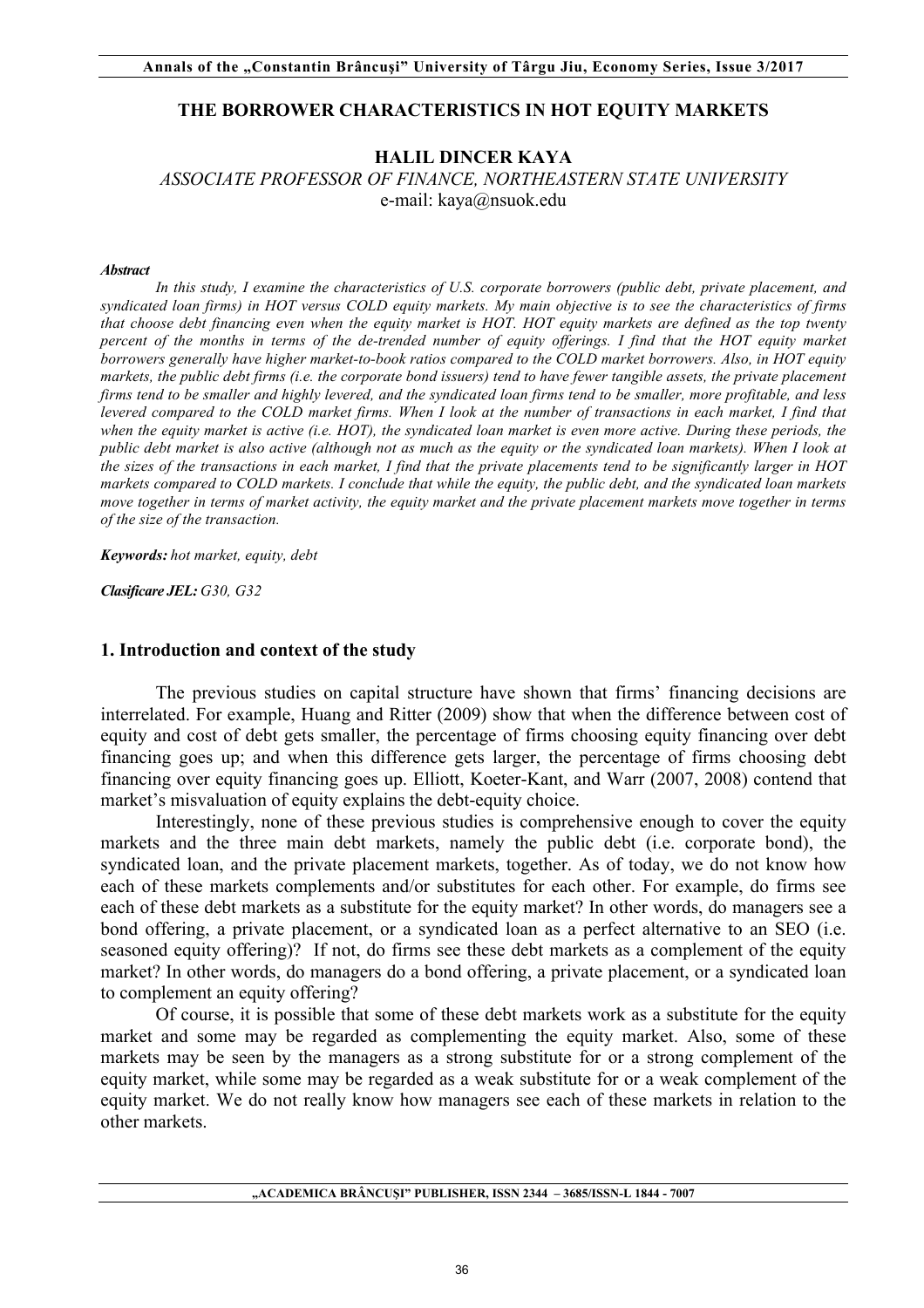In this study, in order to clarify the issue, I examine U.S. firms' financing activities in these three debt markets (i.e. public debt, private placement, and syndicated loan markets) and answer the following questions: 1) What are the characteristics of firms that go to these debt markets in periods of active equity markets?, 2) When the equity market is active in terms of the number of firms coming to the market, are these debt markets also active?, 3) What about the size of the transaction? When the equity market is active, do firms borrow more in these debt markets?

In order to measure the equity market activity, I use the "HOT market" dummy variable created by Alti (2006). This variable takes the value "1" when the issue month is among the top 20% of the months in terms of market activity, and the value "0" otherwise.

The paper proceeds as follows: Section 2 discusses the previous literature. Section 3 presents the hypotheses. Section 4 explains the data and the methodology. Section 5 reports the empirical results. Section 6 concludes.

## **2. Literature Review**

The previous research on capital structure has shown that cost of capital explains the timing of firms' equity and debt offerings. Baker and Wurgler (2002), Hovakimian (2005), and Alti (2006), show that cost of equity capital explains the timing of initial public and seasoned equity offerings. For debt markets, Taggart (1977), Marsh (1982), Graham and Harvey (2001), Bancel and Mittoo (2004), and Barry, Mann, Mihov, and Rodriguez (2008) show that cost of debt explains the timing of firms' debt offerings.

Besides these general papers on market timing that relate cost of capital to the timing of equity and debt transactions, there is a separate stream of literature that deals with firms' choice between equity and debt financing. These studies consider equity and debt financing together and try to find the factors that affect firms' choice between these two instruments. However, most of these studies are limited in their scope; they do not examine the equity market and the three main debt markets together. Also, they do not look at how these markets complement and/or substitute for each other.

Denis and Mihov (2003) examine the firms' choice between public debt and bank debt, public debt and non-bank private debt, and bank debt and non-bank private debt. They examine the impact of several factors like the credit quality of the firm, total assets amount issued, M/B, fixed assets ratio, Altman's Z-score, profitability, insider ownership, and book leverage on firms' financing choice. They find that the credit quality of the firm is the most important determinant of the financing choice for these firms. Firms with the highest credit quality (i.e. Moody's or S&P ratings) tend to issue public debt, firms with the lowest credit quality tend to issue private debt, and firms in the middle tend to borrow from banks

Elliott, Koeter-Kant, and Warr (2007) examine the impact of market's misvaluation of equity on firms; financing choice for funding the financing deficit. They find that firms which appear to be overvalued relative to previous years fund a greater proportion of their deficit with equity rather than debt.

Elliott, Koeter-Kant, and Warr (2008) examine the choice between equity vs. public and private debt in a framework that controls for the static trade off and pecking order theories. They find that overvalued firms are more likely to issue equity, while those that are fairly valued or undervalued issue debt. They show that younger, riskier firms, seeking smaller amounts of capital are more likely to utilize the private debt market.

Huang and Ritter (2009) examine firms' choice between equity and public debt, while using some explanatory variables that approximate for the relative cost of equity versus debt. They find that firms are more likely to issue equity rather than debt when the implied equity risk premium is lower, the first-day return of IPOs is higher, the closed-end fund discount is smaller, prior market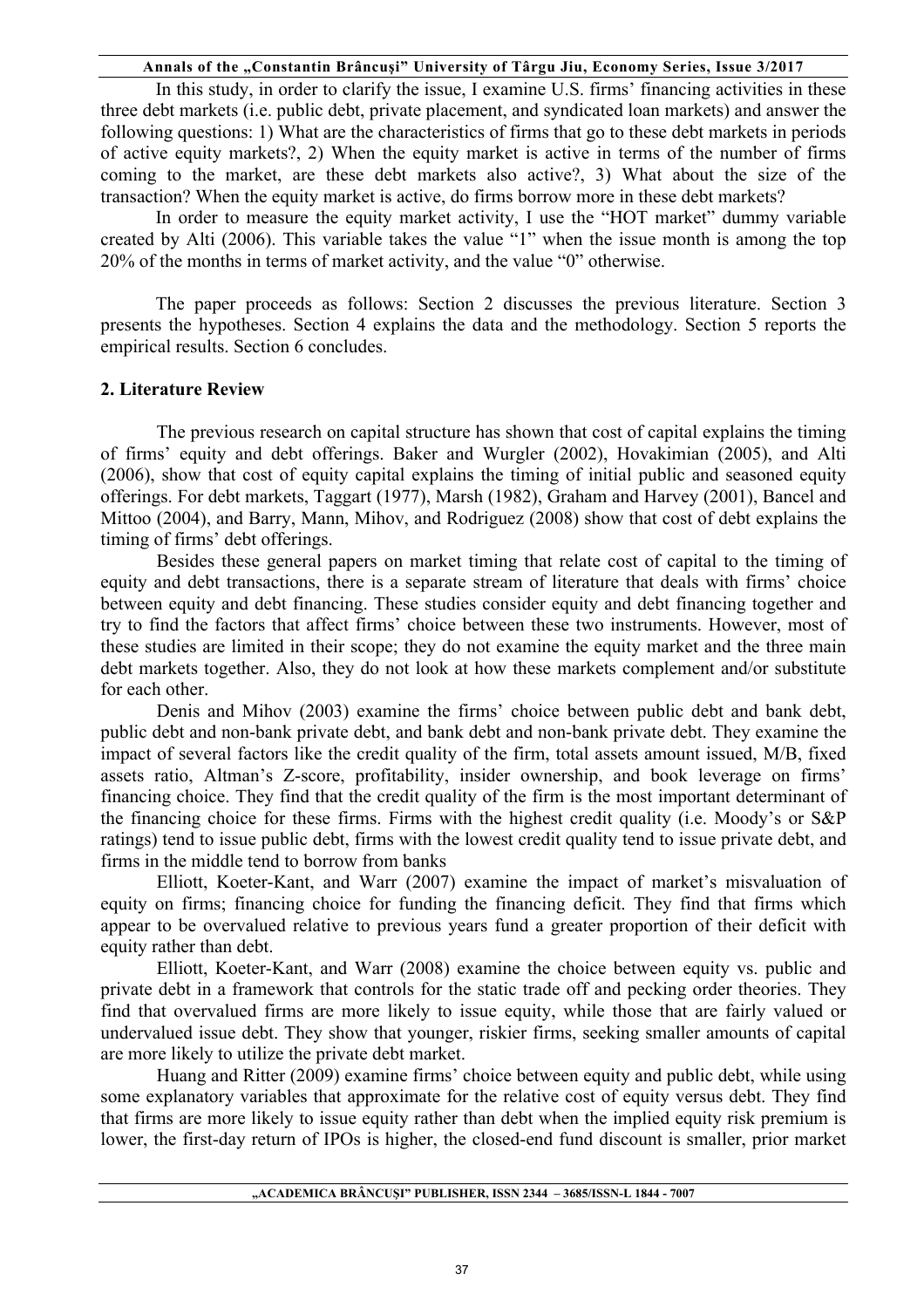returns are higher and future market returns are lower, prior realizations of HML are lower and future realizations of HML are higher, and the expected default spread is higher, even after controlling for firm characteristics.

Kaya (2012) examines the impact of equity market timing and debt market timing on firms' choice between equity and public debt, equity and private placement, and equity and syndicated loan financing. He shows that while equity market timing affects firm's financing decisions, debt market timing does not. His results show that when the equity market is active, firms tend to choose equity financing over private placement financing, but interestingly, they tend to choose syndicated loan financing over equity financing. This result implies that when the equity market is active, the syndicated loan market is even more active.

Kaya (2013) examines the impact of business conditions on firms' financing decisions. He shows that when business conditions are favorable (i.e. above-average), while the seasoned equity, the public debt, and the private placement markets become more active in terms of the number of firms coming to the market, the syndicated loan market is unaffected. He also shows that firms tend to prefer both public debt financing and syndicated loan financing over equity financing when business conditions are favorable (i.e. above-average).

## **3. Hypotheses**

In HOT equity markets (i.e. active months), I expect to see better market valuations, better profitability values, and lower leverage values for firms in general. In fact, the equity market is active due to firms' success and the resulting higher valuations that come with that success. In addition, during these more favorable periods, I expect to see smaller firms with fewer tangible assets coming to the market (i.e. who cannot come to the markets during other times). Therefore, my hypothesis regarding the borrower characteristics in HOT markets is:

*Hypothesis 1: During HOT months, the firms that come to the debt markets have higher market valuations, higher profitability values, and lower debt values. These firms are also smaller firms with fewer tangible assets.* 

When general financing conditions are more favorable, the equity market is active. During these periods, I expect the other markets to be active as well, except for the private placement market. The private placement market serves the firms that have trouble in getting funds through other markets, and generally the rates are higher (i.e. costlier to the borrower) compared to the other markets. Therefore, when conditions are more favorable, I do not expect to see too many firms coming to the private placement market. My hypothesis regarding the debt market activity during HOT equity markets is:

*Hypothesis 2: When the equity market is active (i.e. HOT), the public debt and the syndicated loan markets are also active. During these periods, the private placement market is not active.* 

## **4. Data**

 First, the data on public debt offerings, private placements, and syndicated bank loans are downloaded from Thomson Financial's SDC Database. Then, I matched them with the corresponding accounting data from the Compustat quarterly files. My sample period is from year 1984 through year 2004. After excluding the financial firms, small firms (i.e. firms with book values of assets below \$10 million in 2004 dollars), the subsidiary firms, the unit offers, and the possible outliers (i.e. market-to-book ratio greater than 10, leverage ratio greater than 1, earnings before interest, taxes, and depreciation scaled by assets greater than 1), I have 3,077 public debt offerings, 2,164 private placements, and 6,903 syndicated bank loan agreements in my final sample.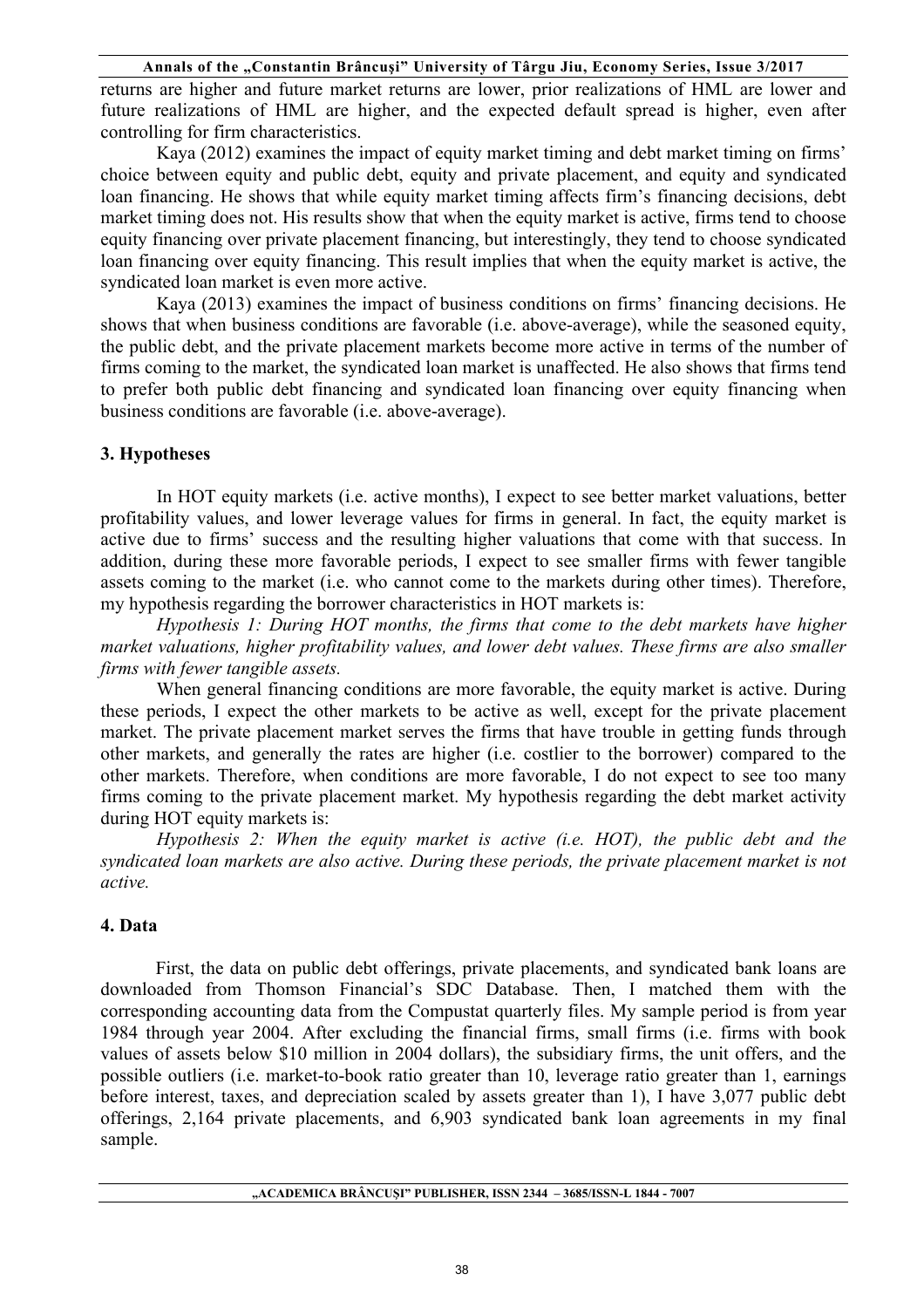Out of these, 1,047 public debt offerings, 572 private placements, and 2,912 syndicated bank loans are completed during HOT equity markets (i.e. the months when the equity market is among the top 20% of the months in terms of market activity).

Table 1 shows the summary statistics for my HOT market debt subsamples. Size is the natural logarithm of sales. Tangibility is measured as net property, plant, and equipment scaled by total assets. Profitability is EBITDA scaled by total assets. The market-to-book ratio is the (total assets – book value of equity + market value of equity)/total assets. Leverage is (long-term debt + short-term debt)/total assets. Proc./ $A_{t-1}$  is the total proceeds from the transaction scaled by end-ofprevious quarter total assets. All variables are measured at the end of the previous quarter.

As can be seen from the table, in HOT equity markets, the public debt firms are the largest firms with lots of tangible assets, but they are the least profitable firms among the four groups. Table 1 also shows that the private placement firms are the most financially distressed group. They have the highest leverage ratio (mean=37%, median=39%).

 The public debt firms and the private placement firms have lower M/B ratios compared to the syndicated loan firms. In terms of the size of the transaction, the last row in Table 1 shows that, typically, a syndicated loan is the largest transaction (the median proceeds scaled by assets is 43%), a private placement is the second largest transaction (the median proceeds scaled by assets is 24%), and a public debt offering (i.e. bond offering) is the smallest transaction (the median proceeds scaled by assets is just 5%).

|                 | <b>Public Debt</b> |               | <b>Private Placement</b> |               | <b>Syndicated Loan</b> |               |
|-----------------|--------------------|---------------|--------------------------|---------------|------------------------|---------------|
| <b>Variable</b> | Mean               | <b>Median</b> | Mean                     | <b>Median</b> | Mean                   | <b>Median</b> |
| Size            | 7.05               | 7.00          | 4.96                     | 5.23          | 4.74                   | 4.78          |
| Tangibility     | 0.50               | 0.49          | 0.42                     | 0.45          | 0.31                   | 0.37          |
| Profitability   | 0.21               | 0.23          | 0.23                     | 0.26          | 0.27                   | 0.30          |
| M/B             | 0.77               | 1.01          | 0.72                     | 1.04          | 0.93                   | 1.28          |
| Leverage        | 0.34               | 0.35          | 0.37                     | 0.39          | 0.31                   | 0.32          |
| $Proc.At-1$     | 0.01               | 0.05          | 0.09                     | 0.24          | 0.18                   | 0.43          |
| N               | 1,047              |               | 572                      |               | 2,912                  |               |

| Table no. 1. Summary Statistics for HOT Market Debt Subsamples |  |  |  |
|----------------------------------------------------------------|--|--|--|
|----------------------------------------------------------------|--|--|--|

Next, I show the results of my empirical analysis. In my analysis, I use the Wilcoxon 2 sample test to compare the characteristics of HOT and COLD market firms in each market. I do comparisons for HOT and COLD market firms in each debt market.

## **5. Empirical Results**

Table 2 compares the characteristics of the public debt issuers (i.e. firms that offer bonds) in HOT equity markets versus in COLD equity markets. It also compares the issue sizes (i.e. the proceeds scaled by assets) across HOT and COLD equity markets. When we compare the means,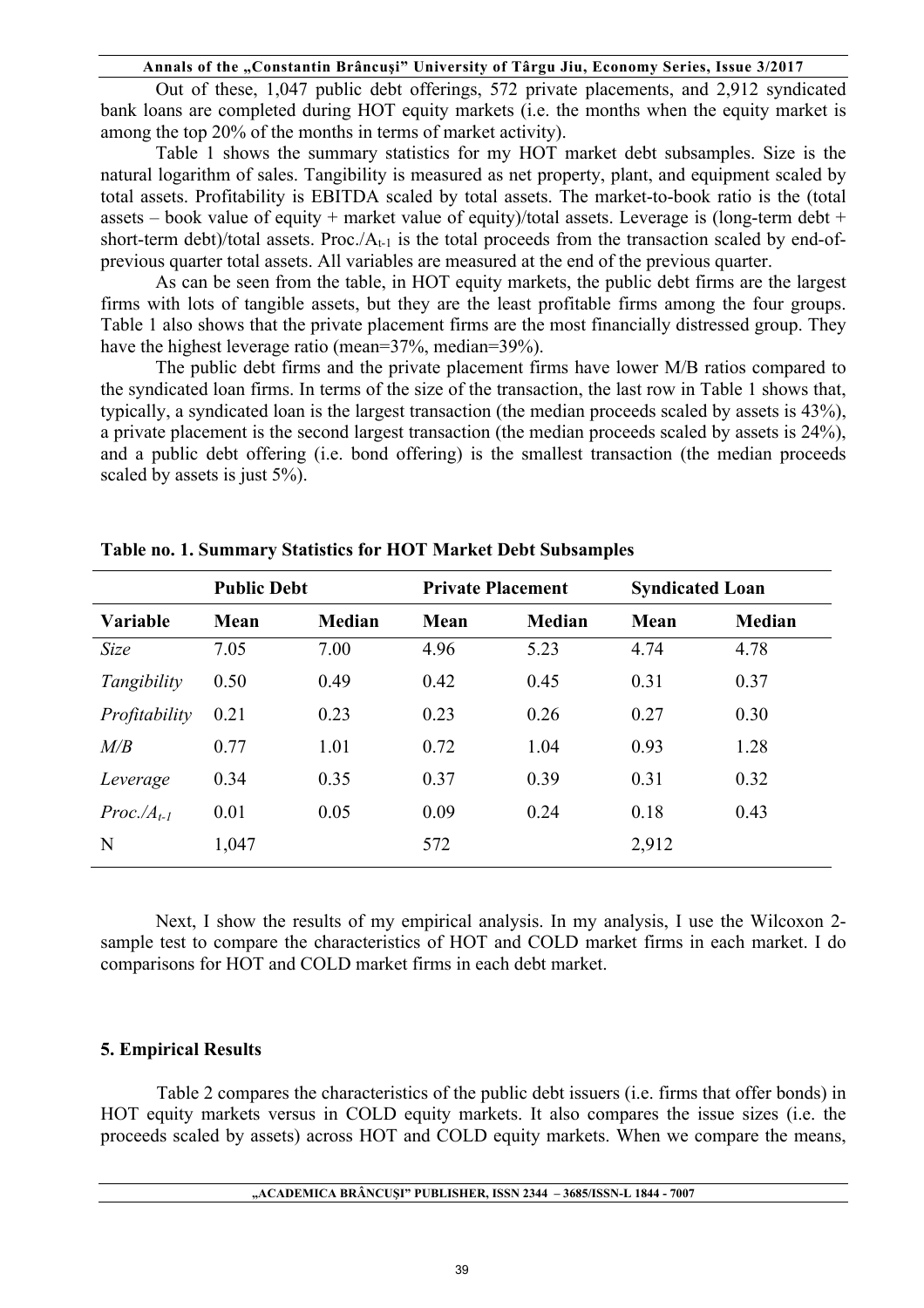we are seeing that the HOT market bond issuers have fewer tangible assets compared to the COLD market issuers. The mean of tangibility is 0.49 for the HOT market borrowers versus 0.51 for the other group (the difference is significant at 1% level). On the other hand, the average M/B is 1.01 for the HOT market issuers versus 0.92 for the COLD market issuers (the difference is significant at 1% level). So, we can conclude that, on average, firms with fewer tangible assets and higher market values tend to do their bond offerings when the equity market is HOT. The table shows that there is no significant difference between the two groups' size, profitability and leverage measures.

When we look at the size of the bond offering, we can see that there is no significant difference between the two groups' "proceeds scaled by assets" values (i.e. the dollar proceeds is 5% of the assets for both groups).

Interestingly, when we look at the number of bond offerings in HOT and COLD equity markets, we see that 34.03% of all offerings are completed in HOT markets (versus 65.97% completed in COLD markets). Therefore, we can say that the corporate bond market is also active during these periods but not as much as the SEO market (40.13% of all SEOs are offered in HOT months).

|               |      | <b>All Public Debt Issues</b> |       |        | <b>Public Debt Issues</b><br>in HOT Markets |       | <b>Public Debt Issues</b><br>in COLD Markets |           |       |
|---------------|------|-------------------------------|-------|--------|---------------------------------------------|-------|----------------------------------------------|-----------|-------|
| Variable      | Med. | Mean                          | St.d. | Med.   | Mean                                        | St.d. | Med.                                         | Mean      | St.d. |
| Size          | 7.12 | 7.02                          | 1.46  | 7.05   | 7.00                                        | 1.43  | 7.13                                         | 7.04      | 1.47  |
| Tangibility   | 0.51 | 0.50                          | 0.24  | 0.50   | $***0.49$                                   | 0.23  | 0.51                                         | $***0.51$ | 0.24  |
| Profitability | 0.22 | 0.23                          | 0.13  | 0.21   | 0.23                                        | 0.14  | 0.22                                         | 0.23      | 0.13  |
| M/B           | 0.69 | 0.95                          | 0.83  | 0.77   | $***1.01$                                   | 0.80  | 0.64                                         | $***0.92$ | 0.84  |
| Leverage      | 0.34 | 0.34                          | 0.13  | 0.34   | 0.35                                        | 0.13  | 0.34                                         | 0.34      | 0.13  |
| $Proc.At-1$   | 0.02 | 0.05                          | 0.11  | 0.01   | 0.05                                        | 0.11  | 0.02                                         | 0.05      | 0.11  |
| N             | 3077 |                               |       | 1047   |                                             |       | 2030                                         |           |       |
| % of total    | 100% |                               |       | 34.03% |                                             |       | 65.97%                                       |           |       |

#### **Table no. 2. Comparison of HOT and COLD Market Public Debt Issues**

Table 3 compares the characteristics of the private placement firms (i.e. firms that borrow from a private firm) in HOT equity markets versus in COLD equity markets. Similar to the previous table, it also compares the issue sizes (i.e. the proceeds scaled by assets) across HOT and COLD equity markets. When we compare the means, we are seeing that the HOT market issuers are smaller firms compared to the COLD market issuers. The mean of natural logarithm of sales is 5.23 for the HOT market private placement firms versus 5.61 for the COLD market borrowers (the difference is significant at 1% level). Similar to the previous table, the HOT market firms have higher M/B ratios compared to the COLD market firms. The average M/B is 1.04 for the HOT market issuers versus 0.80 for the COLD market issuers (the difference is significant at 1% level). Also, they have more leverage compared to the COLD market firms (39% versus 36%). So, we can conclude that, on average, smaller and highly levered firms with higher market values tend to do their private placements when the equity market is HOT. The table shows that there is no significant difference between the two groups' tangibility and profitability measures.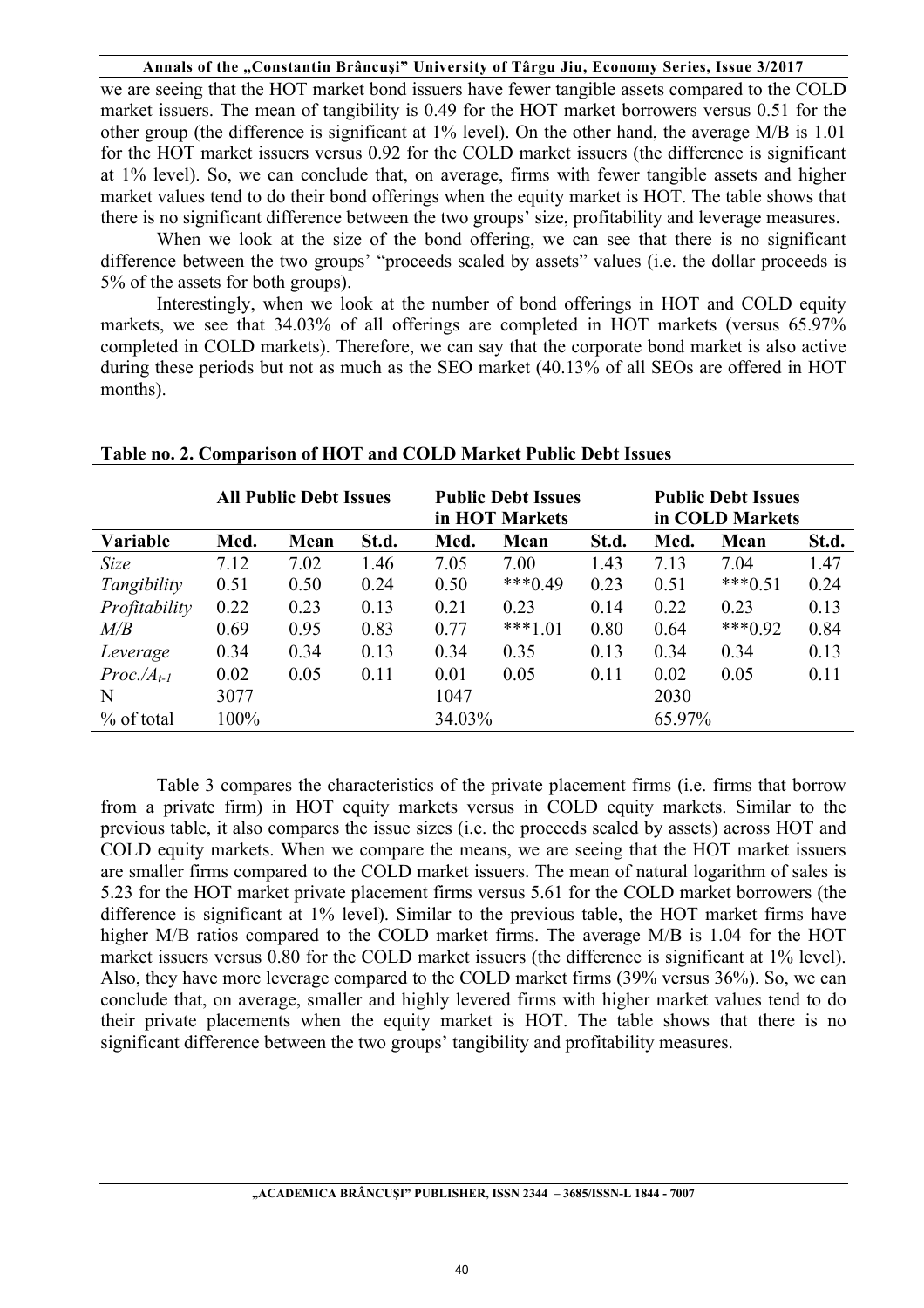|                 | <b>All Private Placements</b> |      |      | <b>Private Placements</b><br>in HOT Markets |           |       | <b>Private Placements</b><br>in COLD Markets |           |       |
|-----------------|-------------------------------|------|------|---------------------------------------------|-----------|-------|----------------------------------------------|-----------|-------|
| <b>Variable</b> | Med.<br>Mean<br>St.d.         |      |      | Med.                                        | Mean      | St.d. | Med.                                         | Mean      | St.d. |
| Size            | 5.42                          | 5.51 | 1.82 | 4.96                                        | ***5.23   | 1.93  | 5.56                                         | $***5.61$ | 1.77  |
| Tangibility     | 0.43                          | 0.46 | 0.25 | 0.42                                        | 0.45      | 0.25  | 0.43                                         | 0.46      | 0.25  |
| Profitability   | 0.24                          | 0.27 | 0.18 | 0.23                                        | 0.26      | 0.18  | 0.24                                         | 0.27      | 0.18  |
| M/B             | 0.62                          | 0.87 | 0.83 | 0.72                                        | $***1.04$ | 1.06  | 0.59                                         | $***0.80$ | 0.72  |
| Leverage        | 0.35                          | 0.37 | 0.18 | 0.37                                        | $***0.39$ | 0.19  | 0.34                                         | $***0.36$ | 0.17  |
| $Proc.At-1$     | 0.05                          | 0.15 | 0.35 | 0.09                                        | $***0.24$ | 0.55  | 0.05                                         | $***0.12$ | 0.24  |
| N               | 2164                          |      |      | 572                                         |           |       | 1592                                         |           |       |
| % of total      | 100%                          |      |      | 26.43%                                      |           |       | 73.57%                                       |           |       |

**Table no. 3. Comparison of HOT and COLD Market Private Placements**

When we look at the size of the private placement, we can see that the private placements completed in HOT equity markets are significantly larger (i.e. the dollar proceeds is 24% of the assets for the HOT market borrowers versus 12% for the COLD market borrowers). When we look at the number of private placements in HOT and COLD equity markets, we see that 26.43% of all placements are completed in HOT markets (versus 73.57% completed in COLD markets). We can conclude that the private placement market is not too active when the SEO market is active.

Finally, Table 4 compares the characteristics of the syndicated loan firms (i.e. firms that borrow from a syndicate of banks) in HOT equity markets versus in COLD equity markets. When we compare the means, we are seeing that the HOT market borrowers are smaller firms compared to the COLD market borrowers. The mean of natural logarithm of sales is 4.78 for the HOT market syndicated loan firms versus 5.30 for the COLD market borrowers (the difference is significant at 1% level). Similar to the previous tables, the HOT market firms have higher M/B ratios compared to the COLD market firms. The average M/B is 1.28 for the HOT market borrowers versus 1.10 for the COLD market borrowers (the difference is significant at 1% level). Also, they are more profitable compared to the COLD market borrowers (30% vs. 28%). On the other hand, their leverage level is lower compared to the COLD market borrowers (32% vs. 33%, and the difference is significant at 5% level). The table shows that there is no significant difference between the two groups' tangibility measures.

When we look at the size of the syndicated loan, we can see that the syndicated loans borrowed in HOT equity markets are only slightly (i.e. not significantly) larger (i.e. the dollar proceeds is 43% of the assets for the HOT market borrowers versus 37% for the COLD market borrowers).

When we look at the number of syndicated loans in HOT and COLD equity markets, we see that 42.19% of all loans are completed in HOT markets (versus 57.81% completed in COLD markets). We can conclude that the syndicated loan market is as much active as the SEO market when the SEO market is HOT (40.13% of all SEOs are offered in HOT months).

|          | <b>All Syndicated Loans</b> |      |       | <b>Syndicated Loans</b><br>in HOT Markets |                                                                     |       | <b>Syndicated Loans</b><br>in COLD Markets |      |       |
|----------|-----------------------------|------|-------|-------------------------------------------|---------------------------------------------------------------------|-------|--------------------------------------------|------|-------|
| Variable | Med.                        | Mean | St.d. | Med.                                      | Mean                                                                | St.d. | Med.                                       | Mean | St.d. |
|          |                             |      |       |                                           | "ACADEMICA BRÂNCUȘI" PUBLISHER, ISSN 2344 - 3685/ISSN-L 1844 - 7007 |       |                                            |      |       |

#### **Table no. 4. Comparison of HOT and COLD Market Syndicated Loans**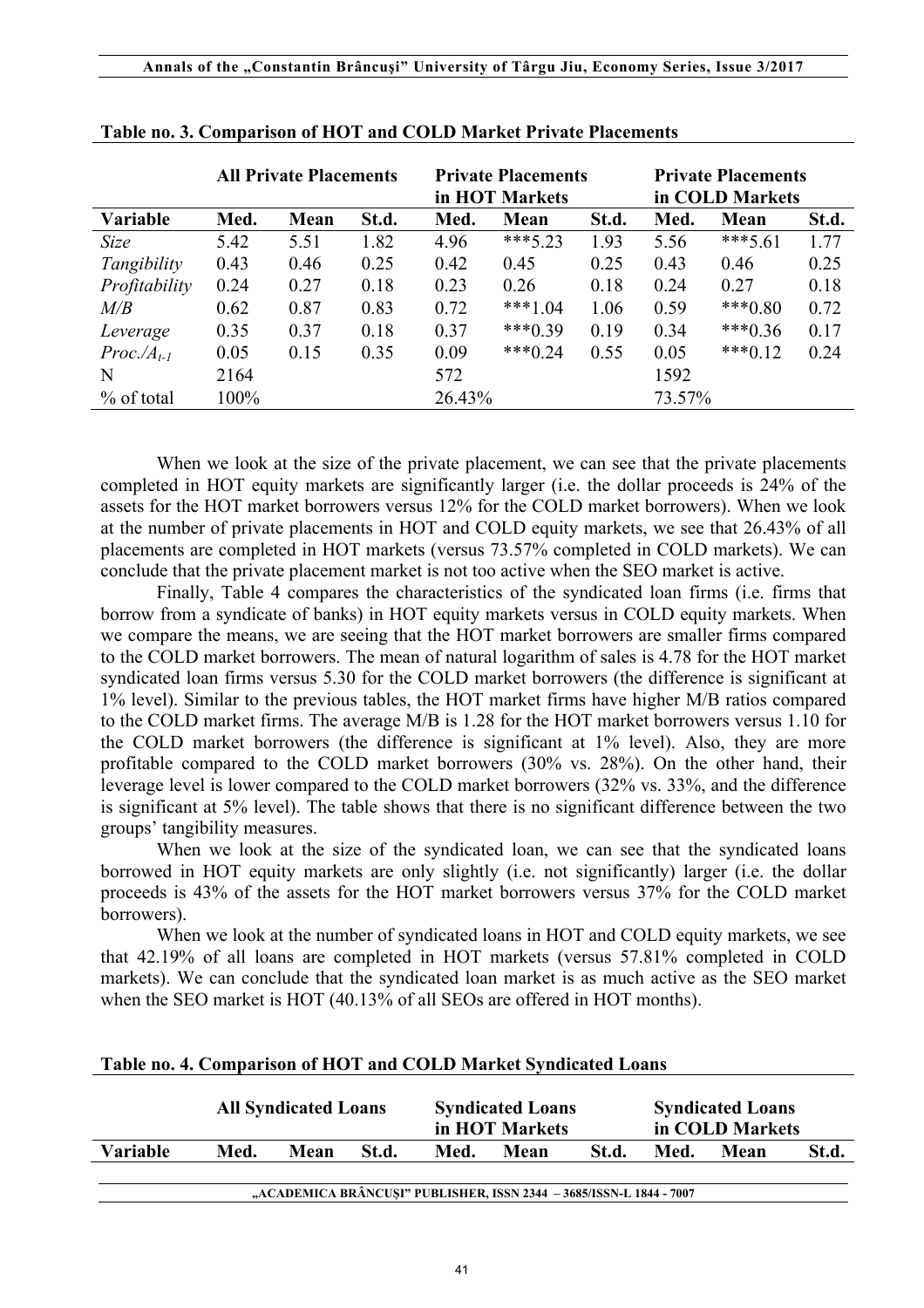|               |      |      |      |        |              |      |        | Annals of the "Constantin Brâncuși" University of Târgu Jiu, Economy Series, Issue 3/2017 |      |
|---------------|------|------|------|--------|--------------|------|--------|-------------------------------------------------------------------------------------------|------|
| Size          | 5.03 | 5.08 | 1.88 | 4.74   | $***4.78$    | 1.92 | 5.25   | $***5.30$                                                                                 | 1.83 |
| Tangibility   | 0.32 | 0.38 | 0.25 | 0.31   | 0.37         | 0.25 | 0.33   | 0.38                                                                                      | 0.25 |
| Profitability | 0.26 | 0.29 | 0.18 | 0.27   | $***0.30$    | 0.18 | 0.25   | $***0.28$                                                                                 | 0.18 |
| M/B           | 0.83 | 1.18 | 1.17 | 0.93   | $***1.28$    | 1.22 | 0.74   | $***1.10$                                                                                 | 1.14 |
| Leverage      | 0.32 | 0.33 | 0.19 | 0.31   | $*$ $*$ 0.32 | 0.19 | 0.33   | $**0.33$                                                                                  | 0.19 |
| $Proc.At-1$   | 0.16 | 0.40 | 5.10 | 0.18   | 0.43         | 5.14 | 0.15   | 0.37                                                                                      | 5.08 |
| N             | 6903 |      |      | 2912   |              |      | 3991   |                                                                                           |      |
| % of total    | 100% |      |      | 42.19% |              |      | 57.81% |                                                                                           |      |

## **6. Conclusion**

In this study, first I examine the characteristics of U.S. corporate borrowers (public debt, private placement, and syndicated loan firms) in HOT versus COLD equity markets. My first objective is to learn about the characteristics of the firms that still choose to go to the debt markets when the equity market is HOT. In HOT equity months, there are "windows of opportunities" for the firms in the equity market. In other words, during these periods, firms are able to sell their shares at a higher price. Although these are advantageous periods for the firms coming to the equity market, some firms still choose to use debt financing. Here, in this study, I try to determine the characteristics of these "HOT market borrowers".

Similar to Alti (2006), I define HOT markets as the top twenty percent of the months in terms of the de-trended number of equity offerings. When I compare the characteristics of the HOT market and the COLD market borrowers, I find interesting results. First of all, I find that the HOT market firms in all three debt markets (i.e. public debt, private placement, and syndicated loan markets) tend to have higher market-to-book ratios compared to the COLD market firms in these markets. I also find that, in HOT markets, the public debt firms tend to have fewer tangible assets, the private placement firms tend to be smaller and highly levered, and the syndicated loan firms tend to be smaller, more profitable, and less levered compared to the COLD market firms.

When I look at the size of the transactions, I find that the private placements tend to be significantly larger in HOT markets compared to COLD markets. In other words, the private placement firms tend to borrow more when the equity market is HOT. For the public debt and the syndicated loan markets, there is no significant difference between the borrowed amounts in HOT and COLD markets.

When I examine the market activity in terms of the number of firms coming to each market (i.e. the percentage of transactions in HOT versus COLD markets), I find that when the equity market is active, the syndicated loan market is even more active (40.13% of all SEOs are offered in HOT months versus 42.19% of all syndicated loans offered in HOT months). During these periods, the public debt market is also active (although not as much as the equity or the syndicated loan markets). On the other hand, my results for the private placement market show that this market is not too active during HOT months (only 26.43% of the private placements are completed in HOT months.

To conclude, we can say that the SEO, the public debt, and the syndicated loan markets tend to move together in terms of the number of firms coming to each market, but the private placement market works differently. It is not as active as the other markets during these periods in terms of the number transactions. However, the firms that choose the private placement market during these periods tend to borrow in larger amounts compared to the firms that borrow in COLD months. On the other hand, although the private placements are significantly larger during these HOT months, the public debt offerings and the syndicated loans are not.

The findings in this study shed a new light on the workings of these four markets. We now know how these three debt markets complement or substitute the SEO market. The future research